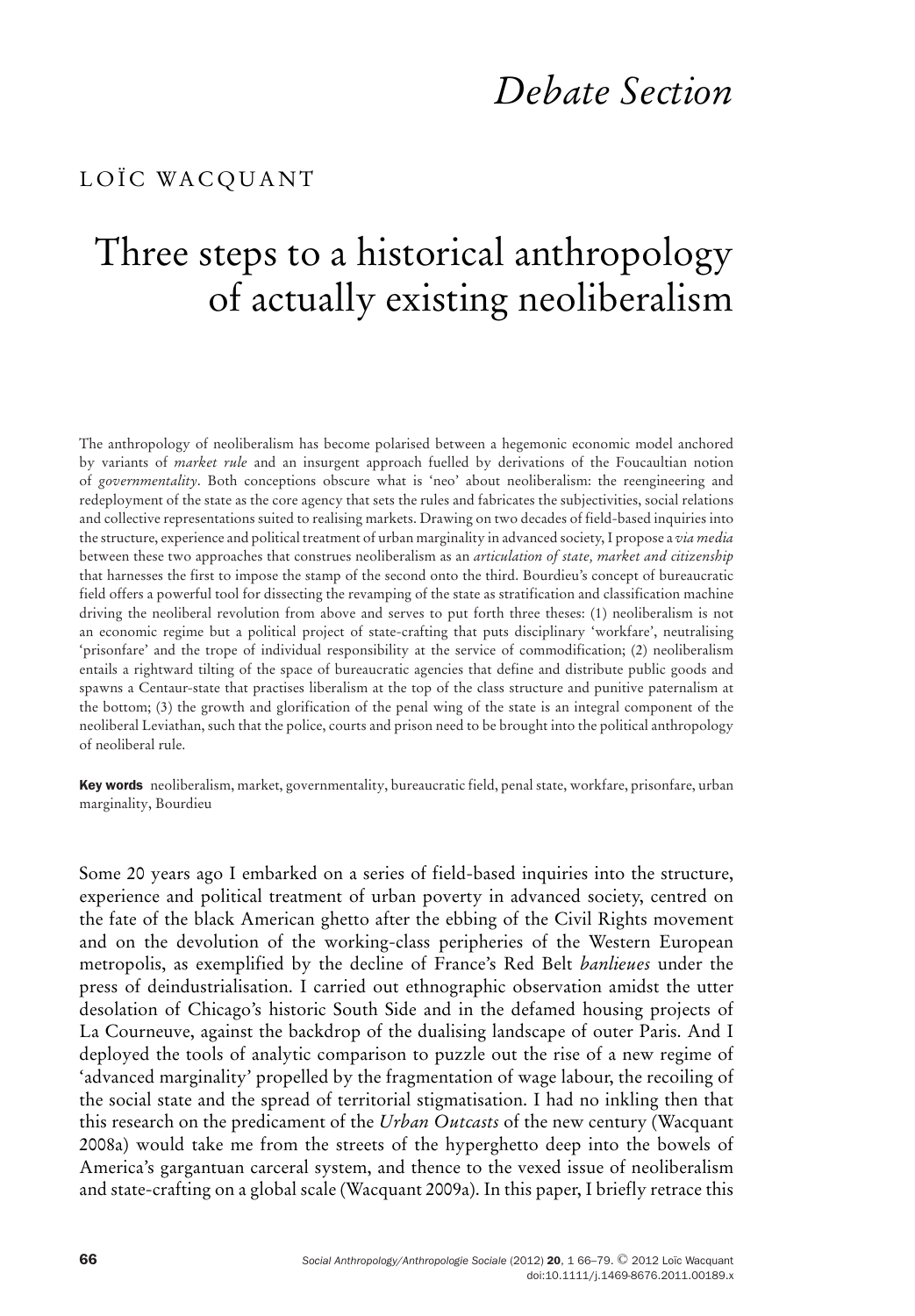intellectual journey from the micro-ethnography of the postindustrial precariat to the macrosociology of the neoliberal Leviathan at century's dawn to propose theses for a *historical anthropology of actually existing neoliberalism*.

To elucidate the determinants and modalities of relegation in the American metropolis at century's close, I had to find a way around two major epistemological obstacles: the coalescing scholarly myth of the 'underclass', that new subcategory of the black poor said to ravage the inner city, and the long-standing trope of 'disorganisation' inherited from the ecological school of urban sociology (seeWacquant 1996 and 1997 for thorough critiques of these two notions). To circumvent them, I carried out fieldwork on the life strategies of young African-American men in Woodlawn, a section of the vestiges of Chicago's 'Bronzeville' (Drake and Cayton 1993 [1945]). Through a series of circumstances narrated elsewhere, I became a member of a local boxing gym, learned the craft of prizefighting and used the club as a springboard to venture out into the neighbourhood (Wacquant 2004 [2000]) and reconstruct my grasp of the ghetto from the ground up and from the inside out.<sup>1</sup>

Drawing up the lifestories of my ring mates, I soon discovered that nearly all of them had passed through jail or done time in prison so that, to make sense of their trajectories, I had to understand the 'great penal leap backward' that turned the United States from a beacon of progressive penality in the 1960s to the world leader in incarceration and global exporter of aggressive crime control policies by the 1990s (Wacquant 2009b). Mapping America's carceral boom after 1973, it became clear that the accelerating retraction of social welfare, leading to the infamous 'welfare reform' of 1996, and the explosive expansion of criminal justice were two convergent and complementary shifts toward the punitive regulation of racialised poverty; that disciplinary 'workfare' and castigatory 'prisonfare' supervise the same dispossessed and dishonoured populations destabilised by the dissolution of the Fordist–Keynesian compact and concentrated in the disparaged districts of the polarising city; and that putting the marginalised fractions of the postindustrial working class under stern tutelage guided by moral behaviourism offers a prime theatrical stage onto which governing elites can project the authority of the state and shore up the deficit of legitimacy they suffer whenever they forsake its established missions of social and economic protection.

This was confirmed in the 1990s when one Left government after another across Western Europe elevated battling street crime to the rank of national priority in the very urban zones where social insecurity and spatial taint were deepening along with the normalisation of joblessness and precarious employment. Tracking the international travels of 'zero tolerance' policing and assorted penal slogans and nostrums 'made in the USA' (the so-called broken windows theory of crime, mandatory minimum sentences, boot camps for juvenile offenders, plea bargaining, etc.) further revealed a distinctive pattern of sequential diffusion and functional interlock whereby policies of economic deregulation, supervisory workfare and punitive criminal justice tend to trek and blossom together (Wacquant 2011). In sum, the *penalisation of poverty* emerged as a core element of the domestic implementation and transborder diffusion of the neoliberal project, the 'iron fist' of the penal state mating with the 'invisible hand' of the market in conjunction with the fraying of the social safety net. What started as an inquiry into the everyday predicament of the urban precariat at ground level in inner

<sup>1</sup> See Wacquant (2009c) for a retrospective dissection of the analytic linkages and biographical cogs between 'The body, the ghetto, and the penal state'.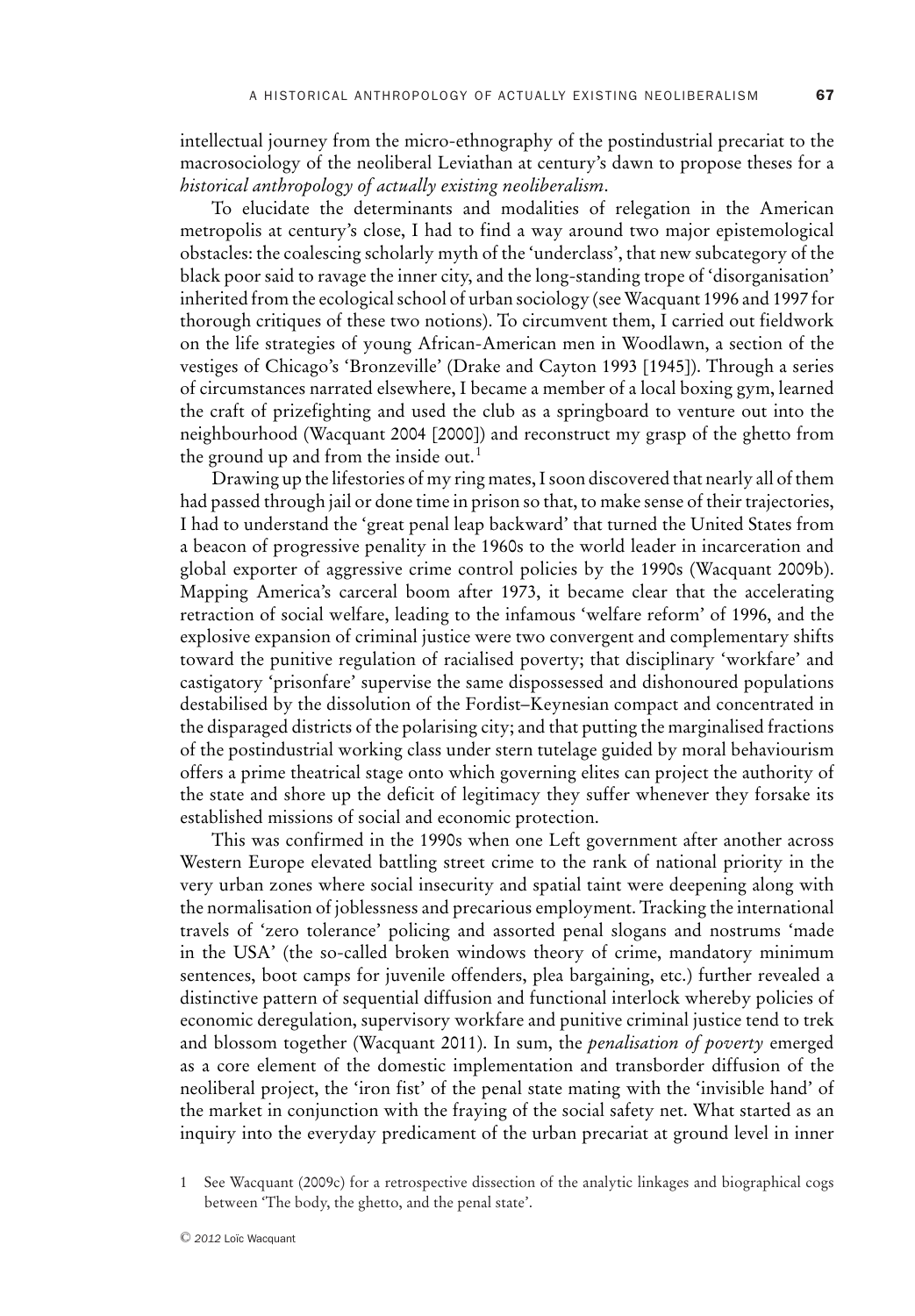Chicago and outer Paris thus ended with the theoretical conundrum of the character and constituents of neoliberalism on a planetary scale.

#### Market rule versus governmentality

How, then, does this intellectual peregrination suggest that we handle the slippery, hazy and contentious category of neoliberalism –some of its most astute analysts call it a 'rascal concept' in anxious search of analytic specificity and legitimacy?<sup>2</sup> Whereas Hilgers (2011) portrays the anthropology of neoliberalism as organised in a triadic configuration formed by cultural, governmentality and systemic approaches (see also Hoffman *et al*. [2006] and Richland [2009] for alternative mappings), I see it as *polarised* between a hegemonic economic conception anchored by (neoclassical and neo-Marxist) variants of *market rule*, on the one side, and an insurgent approach fuelled by loose derivations of the Foucaultian notion of *governmentality*, on the other. These two conceptions have spawned rich and productive research agendas but they suffer from mirror defects: the one is exceedingly narrow, shorn of institutions and verges on the apologetic when it takes the discourse of neoliberalism at face value; the other is overly broad and promiscuous, overpopulated with proliferating institutions all seemingly infected by the neoliberal virus, and veers toward critical solipsism. For the former, neoliberalism is the straightforward imposition of neoclassical economics as the supreme mode of thought and the market as the optimal yet inflexible contraption to organise all exchanges (e.g. Jessop 2002; Saad-Filho and Johnston 2005); for the latter, it is a malleable and mutable political rationality that mates with many kinds of regimes and insinuates itself in all spheres of life, with no firm outside ground on which to stand to oppose it (e.g. Barry *et al.* 1996; Brown 2005). Curiously, these two conceptions converge in obscuring *what is 'neo' about neoliberalism*, namely, the *remaking and redeployment of the state* as the core agency that actively fabricates the subjectivities, social relations and collective representations suited to making the fiction of markets real and consequential.

The dominance of the economic, nay economistic, conception of neoliberalism is well established (e.g. Campbell and Pedersen 2001; Edelman and Haugerud 2005; Gamble 2001; Cerny 2008). For the vast majority of advocates and critics alike, the term designates the resurgent 'empire of capital', to evoke the title of Ellen Meiksins Wood's (2005) historical-materialist reconstruction of the succession of land-based, commercial and capitalist projects of imperial rule, the latter being distinctive in that it seeks to impose market imperatives not only on all territories but also on all human activities. This reigning view equates neoliberalism with the idea of the 'self-regulating market' and portrays the state as locked in a zero-sum, adversarial relationship with it. Logically and historically, the coming of 'market fundamentalism' implies the retrenchment, withdrawal or recusal of the state, portrayed either as an impediment to efficiency

2 'Since the 1980s, a perplexing mix of overreach and underspecification has accompanied the troubled ascendancy of the concept of neoliberalism in heterodox political economy. The concept has become, simultaneously, a terminological focal point for debates on the trajectory of post-1980s regulatory transformations *and* an expression of the deep disagreements and confusions that characterise those debates. Consequently, 'neoliberalism' has become something of a *rascal concept* – promiscuously pervasive, yet inconsistently defined, empirically imprecise and frequently contested' (Brenner *et al.* 2010: 183–4).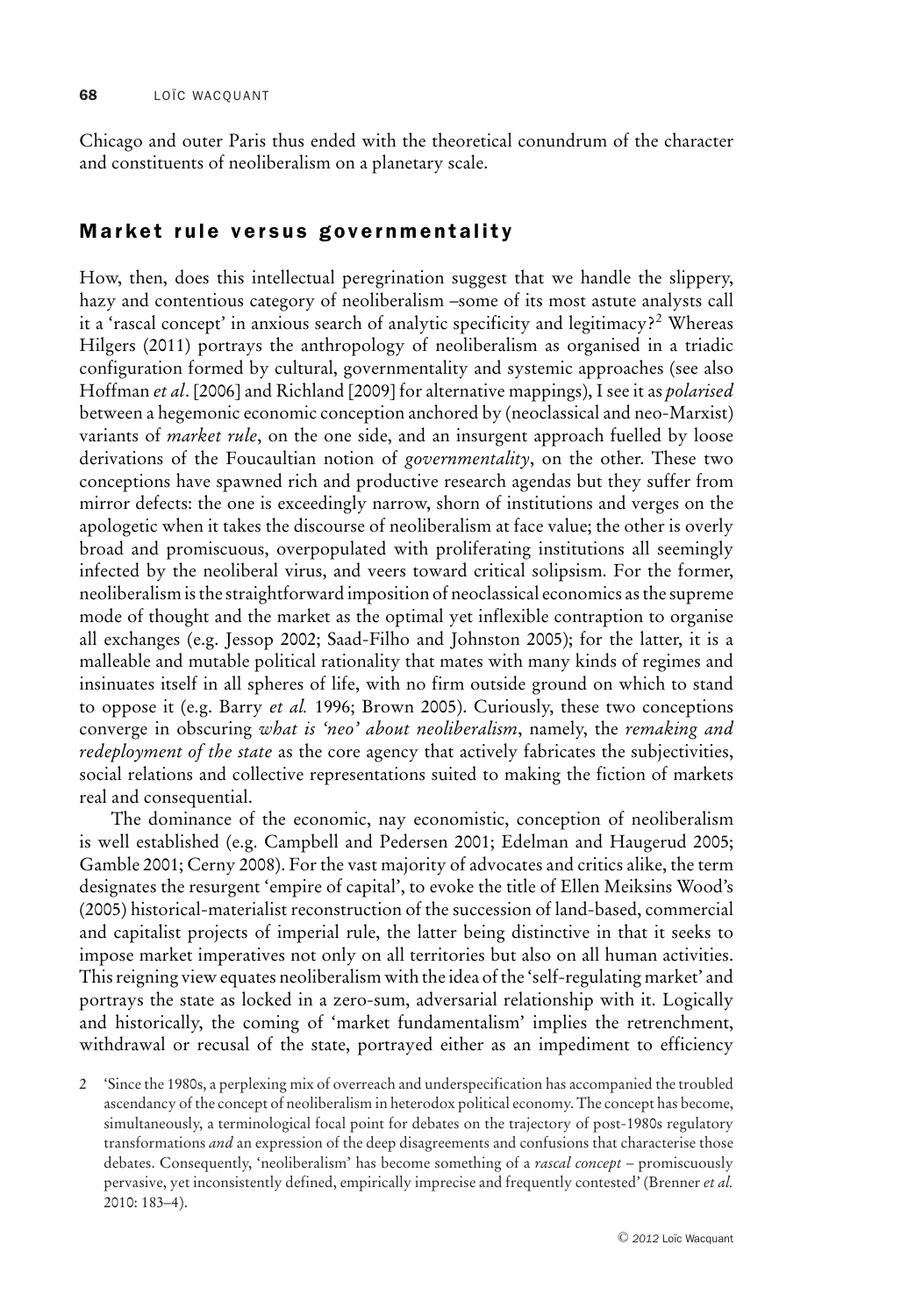or as a mere instrumentality serving to boost the regained supremacy of capital. Thus, according to Colin Crouch (1997: 358), the concurrent decline of the manual working class, rise of financial capital, spread of new technologies of communication, and liberalisation of economic flows across national borders have ushered in a 'shorttermist, pure-market, constraint free form of capitalism'. The emerging 'terms of the neoliberal consensus' include the 'universal abandonment of Keynesian policies' and bring about 'the hollowing out of the state and privatising of more and more of its functions' (Crouch 1997: 357, 359). Similarly, for David Harvey, 'neoliberalism is in the first instance a theory of political economic practices that proposes that human well-being can best be advanced by liberating individual entrepreneurial freedoms and skills within an institutional framework characterised by strong private property rights, free markets and free trade. The role of the state is to create and preserve an institutional framework appropriate to such practices' (2005: 3–4). The turn to neoliberalism entails the triadic combination of 'deregulation, privatisation, and withdrawal of the state from many areas of provision'. In practice, states deviate from the doctrinal template of 'small government' only to foster a business-friendly climate for capitalistic endeavours, to safeguard financial institutions and to repress popular resistance to the neoliberal drive toward 'accumulation by dispossession'.

Much anthropology of neoliberalism consists of transporting this schema to different countries around the globe or taking it to the continental scale to capture the cultural trappings of, and social reactions to, market rule (e.g. Comaroff and Comaroff 2001; Greenhouse 2009). Latin America is a favourite, followed by the countries of the former Soviet bloc and Africa. In his sweeping account of 'Africa in the neoliberal world order', James Ferguson typically characterises neoliberalism as the simultaneous retraction of the state and extension of the market: 'In keeping with the economic philosophy of "neoliberalism", it was preached that removing state "distortions" of markets would create the conditions for economic growth, while rapid privatization would yield a flood of new private capital investment' (Ferguson 2006: 11). Here the notion is synonymous with the economic measures of 'structural adjustment' 'supposed to roll back oppressive and overbearing states and to liberate a new vital "civil society" that would be both more democratic and more efficient economically' (Ferguson 2006: 38–9). It is a cover term pointing to the social changes wrought by, popular recalcitrance and everyday adaptations to, the austerity and privatisation programmes otherwise known as 'The Washington Consensus' (Williamson 1993).

Against this 'neat' view of neoliberalism as a coherent if not monolithic whole, students of governmentality propound a 'messy' view of neoliberalism as a flowing and flexible conglomeration of calculative notions, strategies and technologies aimed at fashioning populations and people.<sup>3</sup> Through this optic, neoliberalism is not an economic ideology or policy package but a 'generalized normativity', a 'global

3 This view derives from Foucault's writings and 1978–1979 lecture course at the College de France ` on *The birth of biopolitics* (Foucault 2004), which have inspired a general research programme on 'governmentality' as the art of shaping populations (subjection) and the self (subjectification). The terms 'postsocial governance', 'advanced liberal' and 'late liberal' are often used as synonyms for neoliberal (see Dean [1999] for an overview and O'Malley *et al.* [2006] for a paradoxical defence of a theoretical approach that disavows itself as such). There is no room here to address the problems in Foucault's own formulations of governmentality and neoliberalism (starting with their idealist cast), and of their mating, let alone to assess their derivations and relevance to historical changes that unfolded after Foucault's passing.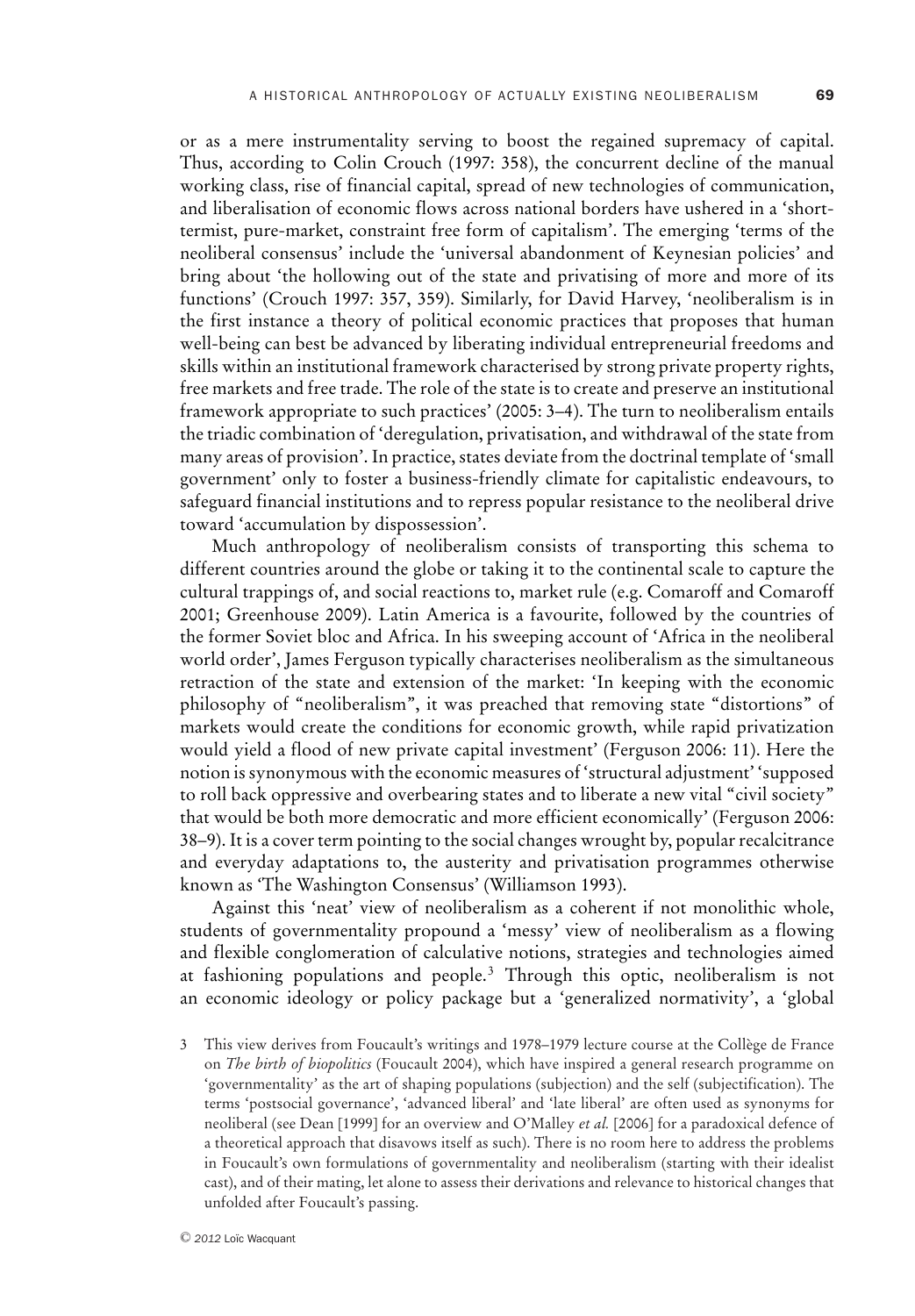rationality' that 'tends to structure and organize, not only the actions of the governing, but also the conduct of the governed themselves' and even their self-conception according to principles of competition, efficiency and utility (Dardot and Laval 2007: 13). Governmentality scholars insist that mechanisms of ruling are not located in the state but circulate throughout the society, as well as across national borders. Accordingly, they work transversally to track the spread and concatenation of neoliberal techniques for the 'conduct of conduct' across manifold sites of self-production, including the body, the family, sexuality, consumption, education, the professions, urban space, etc. (Larner 2000). They are also fond of highlighting contingency, specificity, multiplicity, complexity and interactive combinations (made wondrous by the new Deleuzian-sounding catchword of 'assemblages'): there is not one big-N Neoliberalism but an indefinite number of small-n neoliberalisms born of the ongoing hybridisation of neoliberal practices and ideas with local conditions and forms. This approach is taken to an extreme by Aihwa Ong in her influential collection of essays *Neoliberalism as exception* in East Asia, in which she proposes to 'study neoliberalism not as a "culture" or a "structure" but as mobile calculative techniques of governing that can be decontextualized from their original sources and recontextualized in constellations of mutually constitutive and contingent relationships' (Ong 2007: 13).

The analytic impulse to extend beyond the state and to cut across institutional domains is fruitful, as is the notion that neoliberalisation is a productive, rather than a substractive, process spilling over from the economy. But to locate this process in the migration of 'malleable' technologies of conduct that are constantly 'realigned' and 'mutating' as they travel is problematic. First, it is unclear what makes a technology of conduct neoliberal: certainly, such bureaucratic techniques as the audit, performance indicators and benchmarks (favourites of the neo-Foucaldian anthropology of neoliberalism) can be used to bolster or foster other logics, as can actuarial techniques. Similarly, there is nothing about norms of transparency, accountability and efficiency that makes them necessary boosters to commodification: in China, for instance, they have been rolled out to pursue patrimonial goals and to reinscribe socialist ideals (Kipnis 2008). The trouble with the governmentality approach is that its working characterisation of neoliberalism as 'governing through calculation' (Ong 2007: 4) is so devoid of specificity as to make it coeval with any minimally proficient regime or with the forces of rationalisation and individuation characteristic of Western modernity *in globo*. <sup>4</sup> Lastly, as technologies of conduct 'migrate' and 'mutate', neoliberalism is found to be everywhere and nowhere at the same time. It becomes all process and no contents; it resides in flowing form without substance, pattern or direction. In the end, then, the governmentality school gives us a conception of neoliberalism just as thin as that propounded by the economic orthodoxy it wishes to overturn.

<sup>4</sup> If neoliberalism is an array of 'calculative technologies' originating in the economy and migrating to other domains of social life, then its birth dates back to 1494 with the invention of doubleentry book-keeping (Carruthers and Espeland 1991), and the grand theorist of neoliberalism is not Ludwig von Mises, Friedrich von Hayek or Milton Friedman but Max Weber (1978 [1918–20]: 85–113, 212–26) for whom the ascendancy of instrumental rationality has set the West apart from the rest – all the more so since Weber places great emphasis on the related notion of *Lebensführung*, 'life conduct', in his comparative sociology of religion.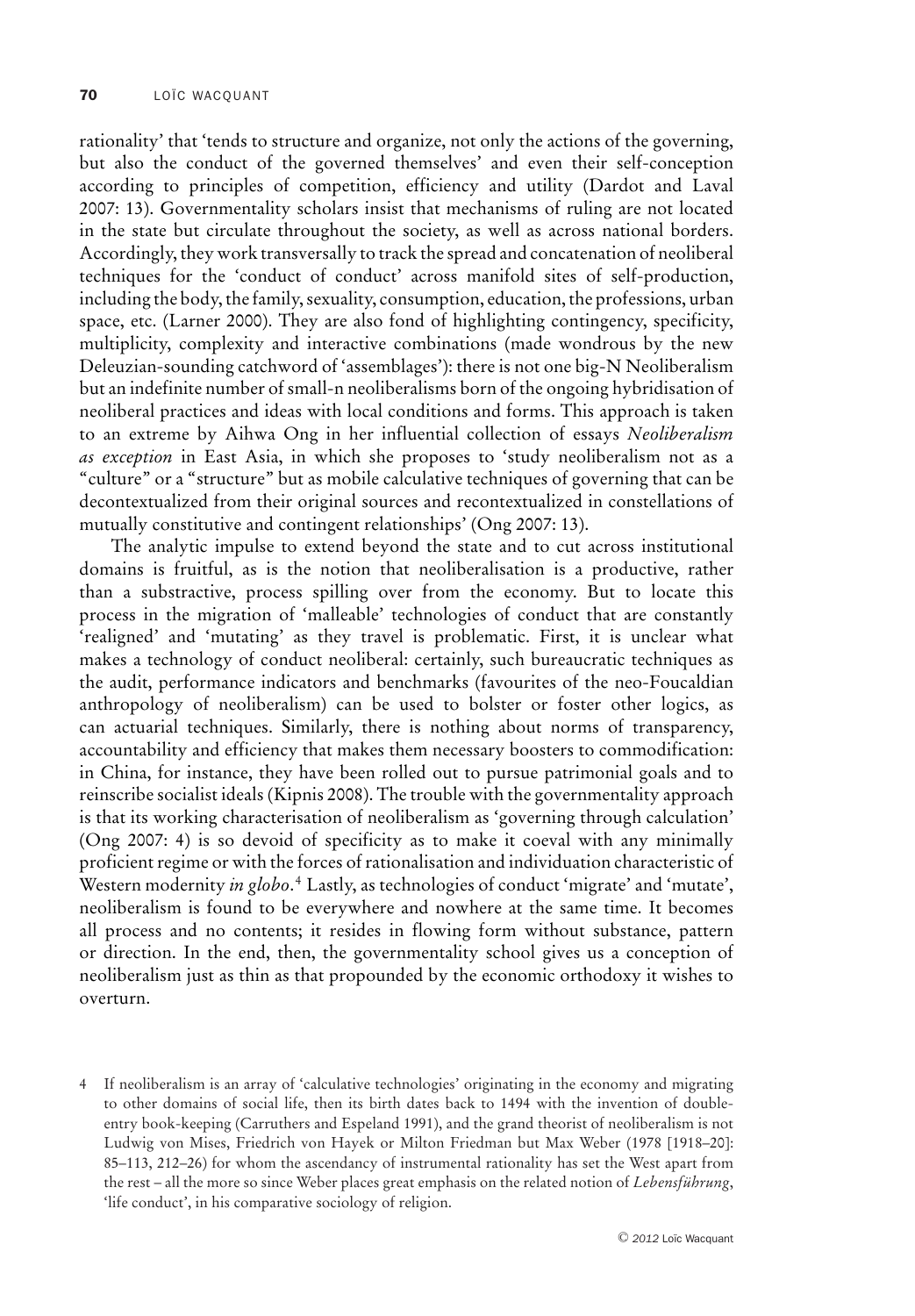#### Neoliberalism as market-conforming state crafting

I propose to chart a *via media* between these two poles, one that recognises that, from its intellectual incubation by the Colloque Lippman in Paris in 1938 and the transnational 'thought collective' anchored by the Société du Mont-Pélerin after 1947 (Denord 2007) to its various historical incarnations during the closing decades of the 20th century to its paradoxical reassertion after the financial crisis of autumn 2008, 'neoliberalism has always been an open-ended, plural and adaptable project' (Peck 2008: 3), but that it nonetheless has an *institutional core* that makes it distinct and recognisable.<sup>5</sup> This core consists of an *articulation of state, market, and citizenship* that harnesses the first to impose the stamp of the second onto the third. So all three of these institutions must be brought into our analytic ambit. I diverge from market-centred conceptions of neoliberalism in that I prioritise (political) means over (economic) ends; but I part with the governmentality framework in that I prioritise statecrafting over technologies and non-state logics, and I focus on how the state effectively redraws the boundaries and tenor of citizenship through its market-conforming policies. Accordingly, I recommend that we effect a triple shift to anchor the anthropology of neoliberalism, understood not as an invasive economic doctrine or migrating techniques of rule but as a concrete political constellation: from a 'thin' economic conception centred on the market to a 'thick' sociological conception centred on the state that specifies the institutional machinery involved in the establishment of market dominance and its operant impact on effective social membership. I contend that Bourdieu's (1994 [1993]) little-known concept of *bureaucratic field* offers a flexible and powerful tool for understanding the remaking of the state as stratification and classification machine that is driving the neoliberal revolution from above. This shift can be spelled out in three theses.

#### *Thesis 1: Neoliberalism is not an economic but a political project; it entails not the dismantling but the reengineering of the state*

This is for three basic reasons. First, markets everywhere are and have always been political creations: they are price-based systems of exchange that follow rules that must be set up and refereed by robust political authorities and supported by extensive legal and administrative machineries, which in the modern era equates with state institutions (Polanyi 1971 [1957]; Fligstein 1996; McMillan 2003). Second, as demonstrated by social history and elaborated by social theory running from Emile Durkheim and Marcel Mauss to Karl Polanyi and Marshall Sahlins, social relations and cultural constructs necessarily underpin economic exchanges and people typically chafe under market sanctions: the state must thus step in to overcome opposition and rein in strategies of evasion. Third, the historiography of the transnational *Geistkreis* that spawned it is explicit that, from its origins in the crisis of the 1930s, neoliberalism has endeavoured not to restore late 19th-century liberalism but to overcome the latter's flawed conception of the state (Denord 2007; Mirowski and Plehwe 2009). Neoliberalism originates in

5 This is a logical requirement: for diversified local species of neoliberalisms to emerge through 'mutation', there must be a common genus they all derive from. It follows that any conception of multiple 'Small-n neoliberalism' necessarily presupposes some 'Big-N Neoliberalism', if implicitly; and any peripheral and partial instantiation of the phenomenon can be characterised as such only by reference, overt or covert, to a more complete original core.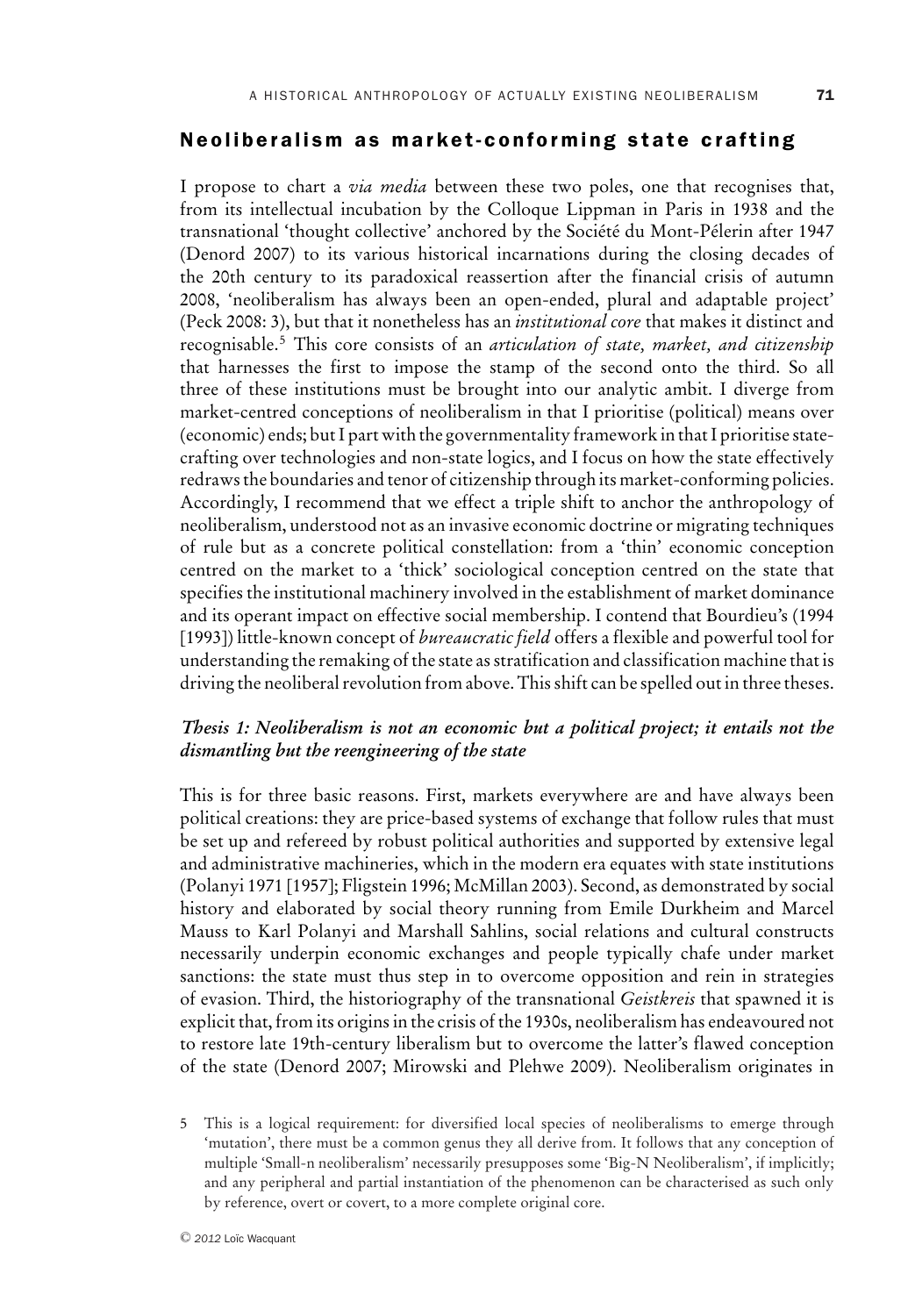a double opposition, on the one side, to collectivist solutions (first socialist and later Keynesian) to economic problems and, on the other, to the minimalist and negative vision of the 'watchman state' of classic liberalism. It wishes to reform and refocus the state so as to actively foster and bolster the market as an ongoing political creation.<sup>6</sup>

Elsewhere I have characterised this neoliberal reengineering as the articulation of four institutional logics (Wacquant 2010a):

- (i) Commodification as the extension of the market or market-like mechanisms, based on the notion that such mechanisms are universally optimal means for efficiently allocating resources and rewards.
- (ii) Disciplinary social policy, with the shift from protective welfare, granted categorically as a matter of right, to corrective workfare, under which social assistance is made conditional upon submission to flexible employment and entails specific behavioural mandates (training, testing, job search, and work even for subpoverty wages, but also curtailing fertility, abiding by the law, etc.)
- (iii) Expansive and pornographic penal policy aimed at curbing the disorders generated by diffusing social insecurity in the urban zones impacted by flexible labour and at staging the sovereignty of the state in the narrow window of everyday life it now claims to control.
- (iv) The trope of individual responsibility as motivating discourse and cultural glue that pastes these various components of state activity together.

This conception goes beyond the market rule perspective in that it grants a dynamic role to the state on all four fronts: economic, social, penal and cultural. To consider just the first two, the state actively *re-regulates* – rather than 'deregulates' – the economy in favour of corporations (Vogel 1996) and engages in extensive 'corrective' and 'constructive' measures to support and extend markets (Levy 2006) for firms, products and workers alike. On the social front, government programmes thrust onerous obligations onto welfare recipients and aggressively seek to redress their behaviour, reform their morals, and orient their life choices through a mix of cultural indoctrination, bureaucratic oversight and material suasion (Hays 2003), turning social support into a vector of discipline and the right to personal development into an obligation to work at precarious jobs (Moreira 2008). This thick conception of neoliberalism as organisational quadruped also provides hard institutional contents to the soft notion of 'political rationality' invoked by the Foucaultians by specifying the means employed by the state to widen and sustain commodification in the face of personal reticence and collective evasion or opposition.

6 This point is stressed by François Denord (2007) and by Jamie Peck (2010: 3), who unearths a littleknown early text by Milton Friedman (published in 1951 only in Swedish) in which the Chicago economist explains: 'The fundamental error in the foundation of 19th-century liberalism [was that it] gave the state hardly any other task than to maintain peace, and to foresee that contracts were kept. It was a naïve ideology. It held that the state could only do harm [and that] laissez-faire must be the rule.' Against this view, the 'doctrine [of] neoliberalism' asserts that 'there are truly positive functions allotted to the state', among them to secure property rights, prevent monopoly, ensure monetary stability and (most remarkably), 'relieve acute poverty and distress'. Peck is correct in noting that 'neoliberalism, in its various guises, has always been about the capture and re-use of the state, in the interests of shaping a pro-corporate, free-trading "market order"' (2009: 9), but he stops short of endogenising the recurrent institutional means whereby the state effects this shaping.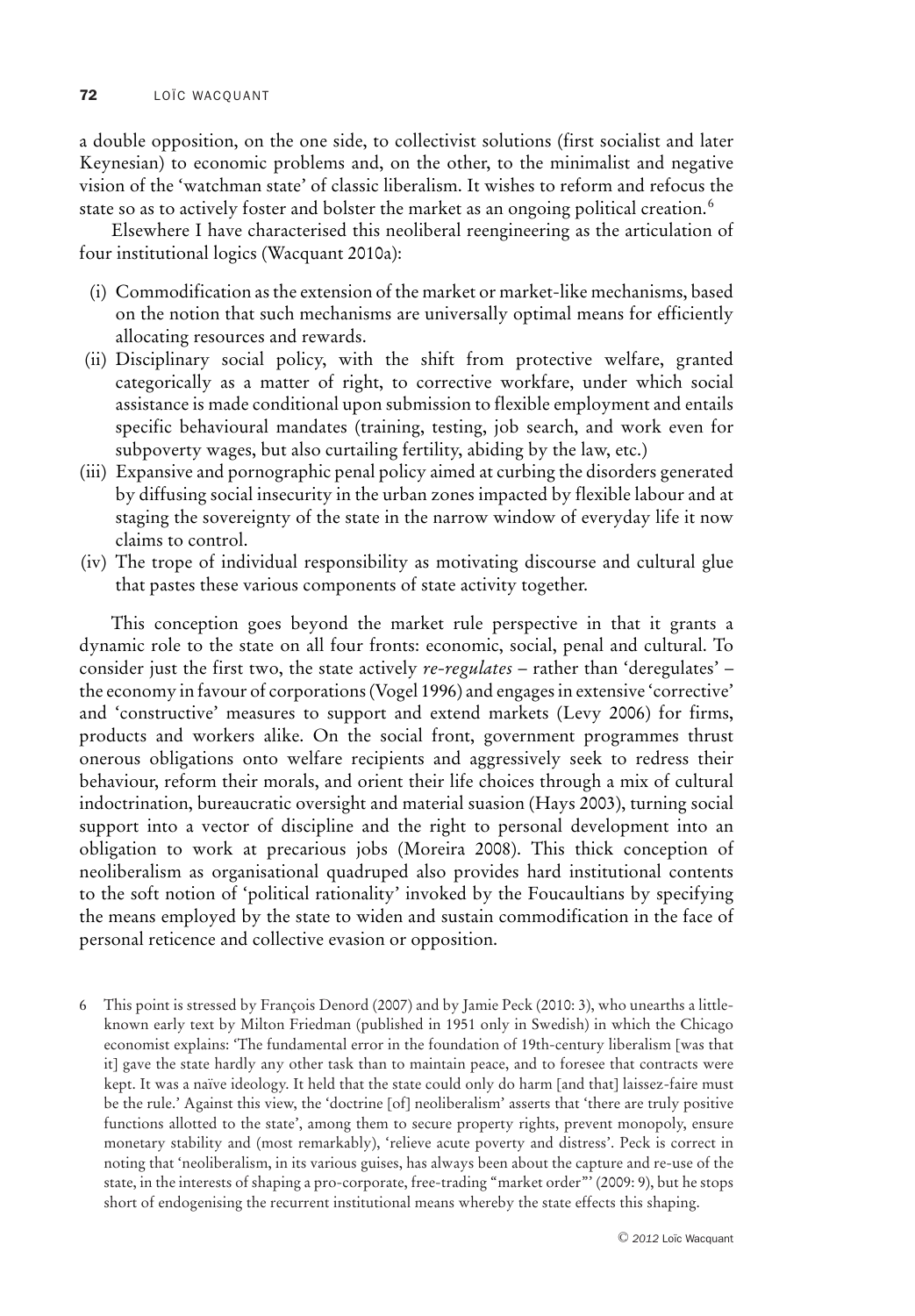#### *Thesis 2: Neoliberalism entails a rightward tilting of the bureaucratic field and spawns a Centaur-state*

If the state is not being 'withdrawn' or 'hollowed out' but indeed rebuilt and redeployed, how are we to grasp this revamping? This is where Bourdieu's (1994 [1993]) concept of bureaucratic field, construed as the set of organisations that successfully monopolise the definition and distribution of public goods, proves pivotal.<sup>7</sup> A major virtue of this notion, painstakingly constructed through a historical analysis of the multisecular transition from the dynastic to the bureaucratic mode of reproduction of rule, anchored in the growing potency of institutionalised cultural capital (see Bourdieu 2012), is to remind us that 'the state' is not a monolith, a coherent actor (whether operating autonomously or as the diligent servant of the dominant), or a single lever liable to being captured by special interests or movements springing from civil society. Rather, it is a *space of forces and struggles* over the very perimeter, prerogatives and priorities of public authority, and in particular over what 'social problems' deserve its attention and how they are to be treated.

Bourdieu (1998 [1993]) further suggests that the contemporary state is traversed by two *internal* battles that are homologous with clashes roiling across social space: the vertical battle (between dominant and dominated) pits the 'high-state nobility' of policymakers smitten with neoliberal notions, who wish to foster marketisation, and the 'lowstate nobility' of executants who defend the protective missions of public bureaucracy; the horizontal battle (between the two species of capital, economic and cultural, vying for supremacy within) entangles the 'Right hand' of the state, the economic wing that purports to impose fiscal constraints and market discipline, and the 'Left hand' of the state, the social wing that protects and supports the categories shorn of economic and cultural capital. In *Punishing the poor*, I adapt this concept to bring into a single analytic framework the punitive shifts in welfare and penal policies that have converged to establish the 'double regulation' of advanced marginality through supervisory workfare and castigatory prisonfare. And I add the criminal justice arm –the police, the courts, the prison and their extensions: probation, parole, judicial data bases, civil and bureaucratic liabilities attached to criminal sanctions, etc. – as a core component of the Right hand of the state, alongside the Treasury and the Economics ministry (Wacquant 2009a: 3–20, 304–13).

Using this schema, one can diagram neoliberalism as the systematic tilting of state priorities and actions from the Left hand to the Right hand, that is, *from the protective (feminine and collectivizing) pole to the disciplinary (masculine and individualizing) pole of the bureaucratic field*. This proceeds through two complementary but distinct routes: (i) the transfer of resources, programmes and populations from the social to the

7 Bureaucratic field is one of three concepts Bourdieu forges to rethink rulership; it must not be confounded with the political field (with which it intersects) and the field of power (within which it is located). See Wacquant (2005: 13–18) for an explication of their relations and Wacquant (2010a) for a reworking of bureaucratic field geared to specifying the character of the neoliberal state. In Mudge's astute characterisation, neoliberalism has three faces, the intellectual (a doctrine), the bureaucratic (state policies of liberalisation, deregulation, privatisation, depolitisation and monetarism), and the political (struggles over state authority), which 'share a common and distinctive ideological core: the elevation of the market over all other modes of organization' (2008: 705). But she puts an unsustainable analytic burden on the political field, instead of deploying bureaucratic field as the primary site within which the battle over the missions and means of public action is waged.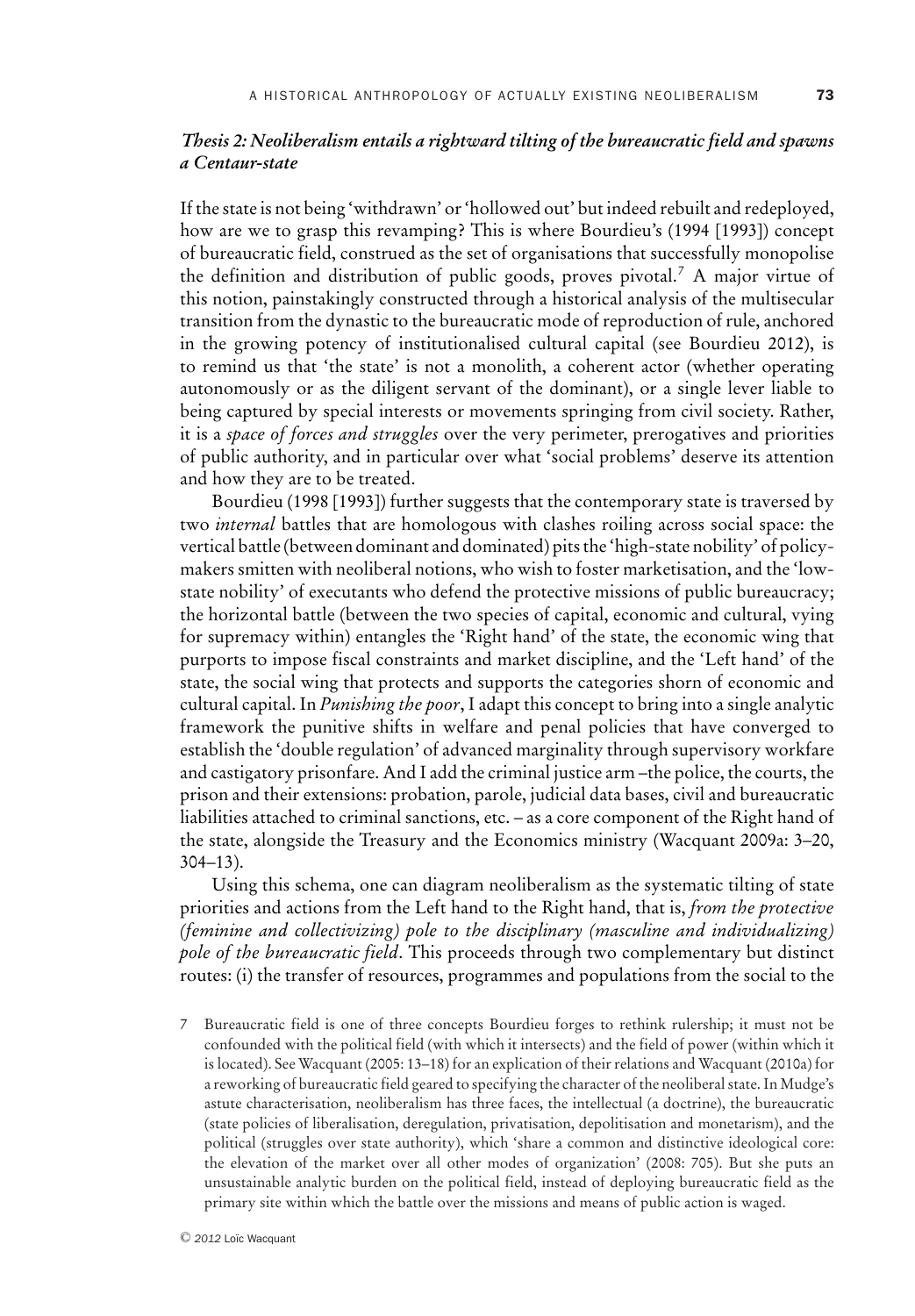penal wing of the state (as when mentally ill patients get 'deinstitutionalised' with the closing of hospitals and 'reinstitutionalised' in jails and prisons after transiting through homelessness); (ii) the colonisation of welfare, healthcare, education, low-income housing, child services, etc., by the panoptic and disciplinary techniques and tropes of the Right hand (as when public hospitals favour budgetary over medical concerns in their internal organization and schools put the reduction of juvenile truancy and classroom violence ahead of pedagogy and hire security guards instead of psychologists). This double rightward skewing of the structure and policies of the state is emphatically *not* the product of some mysterious systemic imperative or irresistible functional necessity; it is the structurally conditioned but historically contingent *outcome of material and symbolic struggles*, waged inside as well from outside the bureaucratic field, over the responsibilities and modalities of operation of public authority (Wacquant 2009a: xix–xx, 67–9, 108–9, 312–13). It follows that the velocity, magnitude and effects of this institutional torque will vary from country to country, depending on its position in the international order, the makeup of its national field of power and the configuration of its social space and cultural divisions.

As a result of this rightward slanting, the neoliberal Leviathan resembles neither the minimalist state of 19th-century liberalism nor the evanescent state bemoaned by economic and governmentality critics of neoliberalism alike, but a *Centaur-state that displays opposite visages at the two ends of the class structure*: it is uplifting and 'liberating' at the top, where it acts to leverage the resources and expand the life options of the holders of economic and cultural capital; but it is castigatory and restrictive at the bottom, when it comes to managing the populations destabilised by the deepening of inequality and the diffusion of work insecurity and ethnic anxiety. Actually existing neoliberalism extolls 'laissez faire et laissez passer' for the dominant, but it turns out to be paternalist and intrusive for the subaltern, and especially for the urban precariat whose life parameters it restricts through the combined mesh of supervisory workfare and judicial oversight.

#### *Thesis 3: The growth and glorification of the penal wing of the state are an integral component of the neoliberal Leviathan*

Caught up in the ideological vision that pictures it as ushering the end of 'big government', social analysts of neoliberalism have overlooked the stunning rehabilitation and stupendous expansion of the penal apparatus of the state that have accompanied the wave of market dominance. Belying the prophecies, made between 1945 and 1975 by mainstream penologists and radical theorists of punishment alike, that it was a discredited organisation bound to wither away (Tonry 2004), the prison has made a spectacular comeback to the institutional forefront across the First and Second Worlds over the past three decades.With precious few and partial exceptions (Canada, Germany, Austria and parts of Scandinavia), incarceration has surged in all the post-industrial societies of the West, ballooned in the post-authoritarian nations of Latin America, and exploded in the nation-states issued from the collapse of the Soviet bloc as they transitioned from command to market economy. The carceral stock has not only risen rapidly in all three regions (Walmsley 2011) along with the precarisation of work and the retrenchment of welfare; it is everywhere composed disproportionately of the urban poor, ethnic and national outsiders, the homeless and the derelict mentally ill, and assorted rejects from the labour market (Wacquant 2009a: 69–75).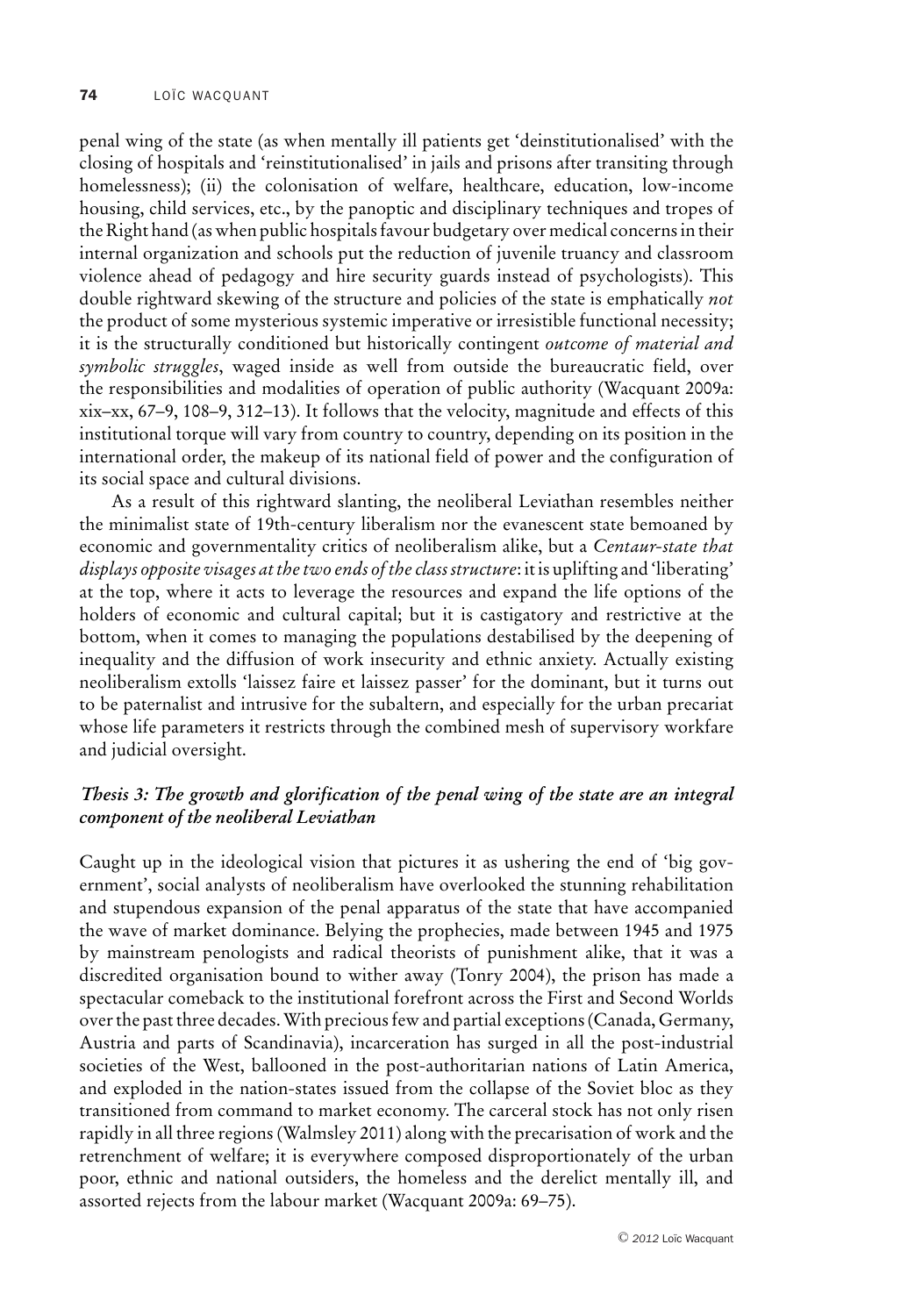The relentless rise in the carceral population is moreover only one crude, surface manifestation of the expansion and exaltation of the penal state in the age of the triumphant market. Other indicators include the aggressive deployment of the police in and around neighbourhoods of relegation and the increased recourse to the courts to handle unruly behavior and minor offenses; the widening of the judicial net through alternative sanctions, post-custodial schemes of control and the exponential development of digitalised justice data banks; the mushrooming of administrative retention centres to corral and expel irregular migrants; the hyperactivity of legislatures on the criminal front (they have multiplied and hardened penal sanctions at a clip never before witnessed) and the boom of a media sector trading on catastrophic images of criminal danger; the promotion of crime-fighting on the streets to the top of the government agenda (even as corporate offending was being actively decriminalised) and the salience of 'insecurity' in electoral campaigns; and the bending of penal policy to emotive and symbolic parameters, in overt disregard for penological expertise.

The bolstering and broadening of the penal sector of the bureaucratic field are not a response to crime, which has declined in Western countries over the past two decades and generally fluctuates without connection to levels and trends in punishment (Young and Brown 1993; Lappi-Seppala 2011). They are also not the spawn of the coming of the 'exclusive society', the ascent of a 'culture of control' or the decline of trust in government and deference in the 'risk society',<sup>8</sup> and even less so the creature of profit-seeking operators, as in the activist demonology of the 'prison-industrial complex' (Wacquant 2010b). The pumping up of the penal institution is one *brick in the building of the neoliberal Leviathan*. This is why it correlates closely, not with the vague 'ontological anxieties' of 'late modernity', but with specific market-enforcing changes in economic and social policy that have unleashed class inequality, deepened urban marginality and stoked ethnic resentment while eroding the legitimacy of policy makers. Upon examining trends in a dozen advanced societies distributed among four types of political economy, Cavadino and Dignan report 'a general tendency for*changes* in these countries' punishment levels over time [fitting] the same pattern': 'as a society moves in the direction of neo-liberalism, its punishment becomes harsher' (2006: 450). Reworking the same data from a different angle, Lacey (2008: 111) reveals, in spite of her wish to undercut the thesis of penal convergence, that the best predictor of the incarceration rate for these countries is the 'degree of coordination' of the economy, that is, a reverse index of neoliberalisation. Lappi-Seppala's (2011: 303) statistical analysis of 30 European countries confirms that penal moderation finds its roots in 'consensual and corporatist political culture, in high levels of social trust and political legitimacy, and in a strong welfare state' (2011), that is, in sociopolitical features antinomic to neoliberalism. Moreover, the temporal and geographic pattern of diffusion of punitive and pornographic penality across the globe tracks the spread of policies of economic deregulation and welfare disciplining (Wacquant 2009b, 2011).

It is not by happenstance that the United States turned superpunitive after the mid-1970s just as labour was precarised, welfare support was rolled back, the black ghetto imploded and poverty hardened in the dualising metropolis. It is not by chance that Chile became the leading incarcerator of Latin America in the early 1980s and the United Kingdom the penal locomotive of the European Union in the late 1990s as

<sup>8</sup> As proposed, respectively, by Jock Young (1999), David Garland (2001), and John Pratt (2007) and Jonathan Simon (2007), to flag the main contending macrotheories of recent penal change.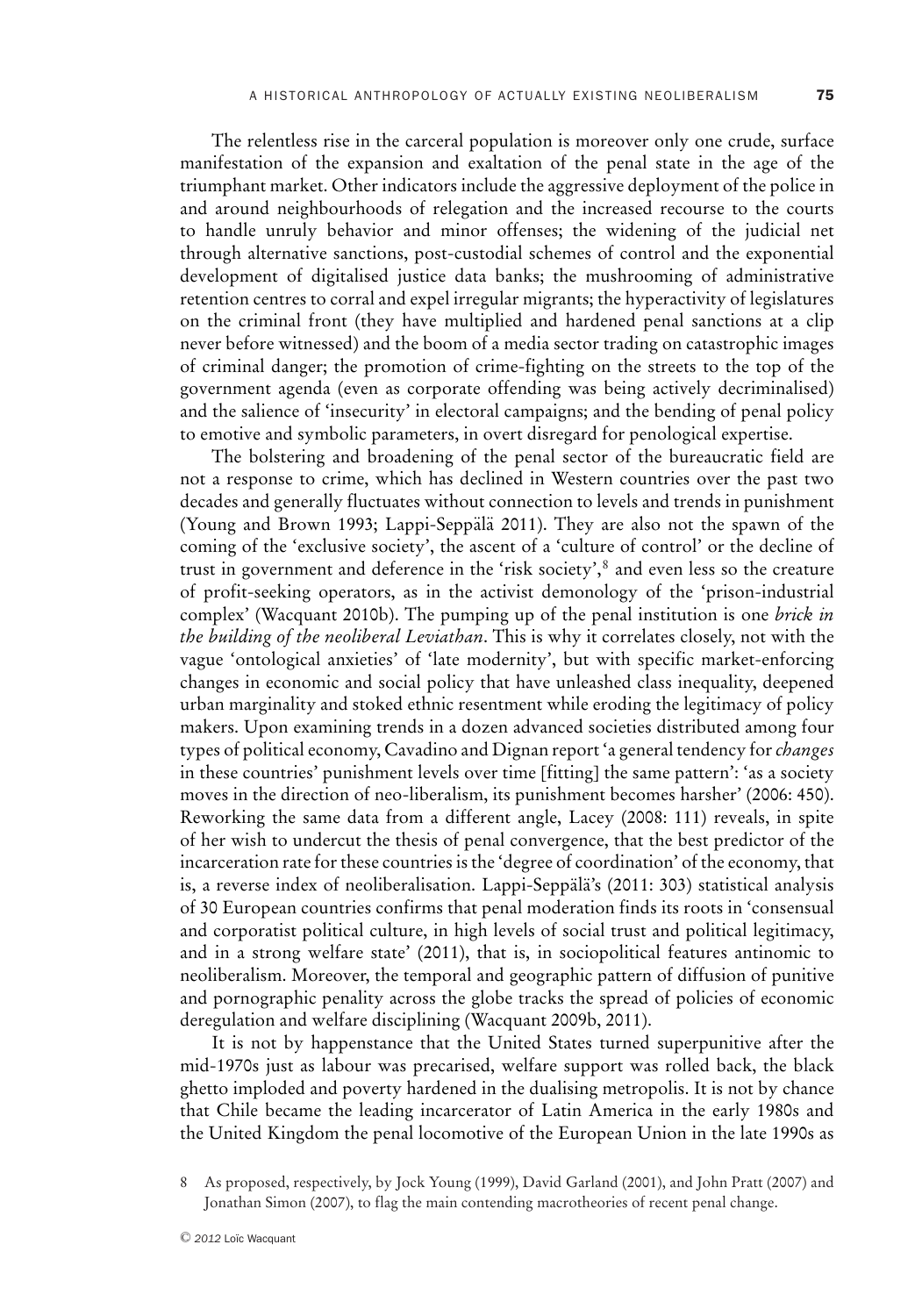they veered from clientelist-corporatist to neoliberal state-crafting. For there exists a deep structural and functional connection between market rule and punishment after the close of the Keynesian-Fordist era.<sup>9</sup> The penal state has been rolled out in the countries that have ridden the neoliberal road because it promises to help resolve the two dilemmas marketisation creates for the maintenance of the social and political order: (1) it curbs the mounting dislocations caused by the normalisation of social insecurity at the bottom of the class and urban structure; and (2) it restores the authority of the governing elite by reaffirming 'law and order' just when this authority is being undermined by the accelerating flows of money, capital, signs and people across national borders, and by the constricting of state action by supranational bodies and financial capital. The concept of bureaucratic field helps us capture these twinned missions of punishment insofar as it direct us to pay equal attention to the material and symbolic moments of public policy – here, to the instrumental role of class disciplining and the communicative mission of projecting sovereignty that criminal justice assumes.<sup>10</sup> It also invites us to move from a repressive to a productive conception of penality that stresses its performative quality (Wacquant 2008b), such that we can discern that the increased budgets, personnel and precedence given to the policing and judicial organs in all the societies transformed by neoliberalism as economic programme are not a heresy, an anomaly, or a transitional phenomenon, but integral components of the neoliberal state.

To advance a historical anthropology of neoliberalism as it actually evolves in the countries where it has taken root – as opposed to how it portrays itself (the market rule model) or how it dissipates when it fails to crystallise into a coherent regime (the governmentality model) – we must acknowledge that it pertains to the register of *state formation*. Much like the 'long sixteenth century' saw the birth of the modern Leviathan in Western Europe (Ertman 1997), including the invention of poor relief and the penal prison, as part of the rocky transition from feudalism to mercantilist capitalism, our own century's turn has witnessed the fashioning of a novel kind of state that purports to enshrine markets and embrace liberty, but in reality reserves liberalism and its benefits for those at the top while it enforces punitive paternalism upon those at the bottom. Instead of viewing the police, the court, and the prison as technical appendages for fighting crime, we must recognise that they constitute core political capacities through which the Leviathan governs physical space, cuts up social space, dramatises symbolic divisions and stages sovereignty. And so we must bring them to the centre of a renewed political anthropology of rule capable of capturing how the state marks out and manages problem territories and categories in its quest to make markets and to mould citizens who conform to them, whether they like them or not.

- 9 This is where I part with Bernard Harcourt (2011), who roots this connection in the 18th-century invention of the paired myths of the 'free market' and the 'diligent police': the expansive penal state is the distinct creation of *neo*-liberalism, and not an inheritance from or resurgence of classic liberalism. It emerges *after* the Fordist–Keynesian period because the latter has decisively altered the institutional parameters of, and collective expectations about, state activity (for elaborations, see Wacquant 2009a: 227–8).
- 10 It follows that, to properly conceptualise the penal state, we must not only repatriate criminal justice to the core of political anthropology. We must also put an end to the mutual hostility (or deliberate ignorance) between the two strands of criminology, the Marxist and the Durkheimian, that have elaborated the material and the symbolic logics of punishment in isolation from, and even in opposition to, each other.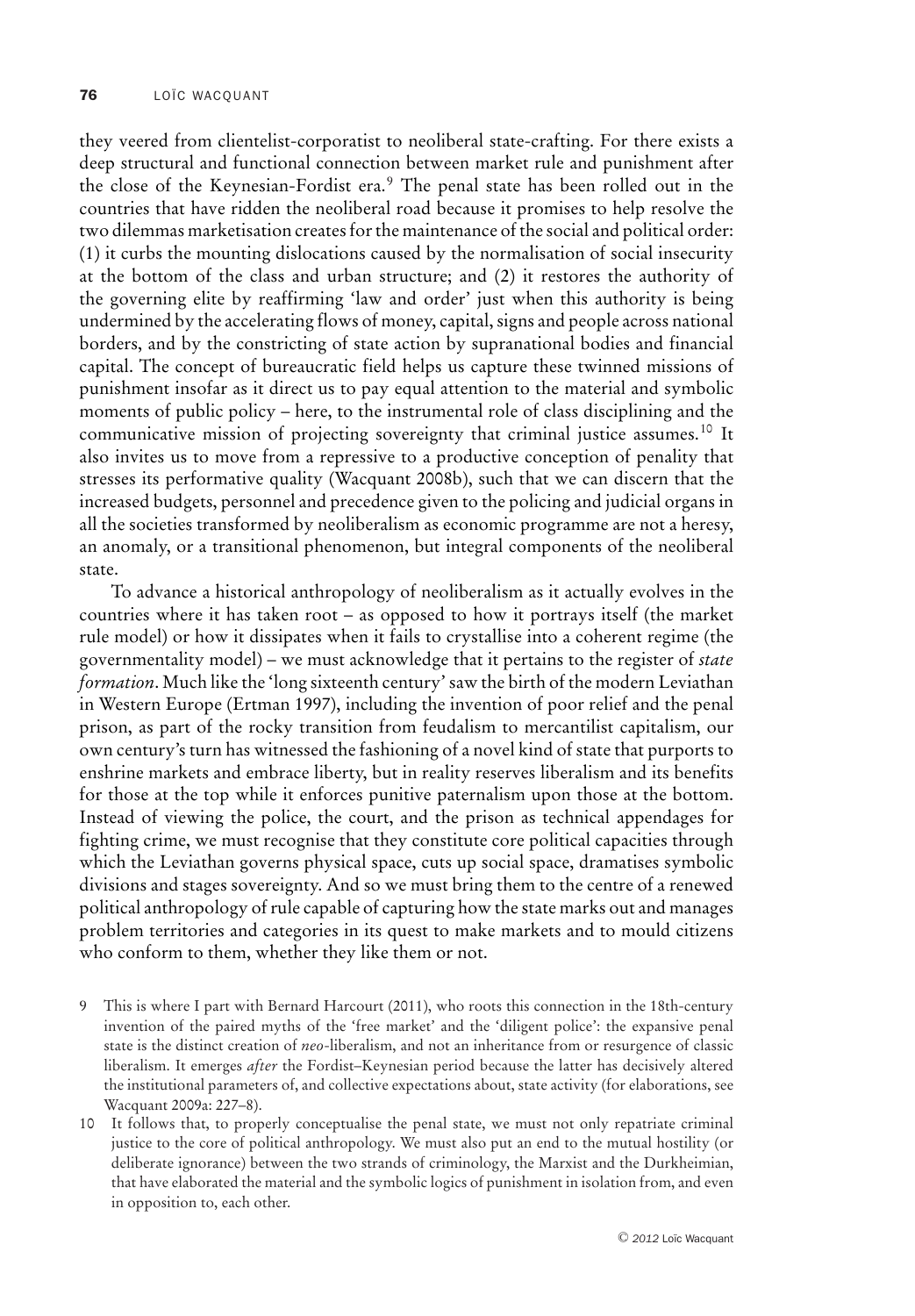#### Acknowledgements

This paper grew out of the discussion following my keynote address to the Conference on 'Marginalité, pénalité et division ethnique dans la ville à l'ère du néolibéralisme triomphant: journée d'études autour de Loïc Wacquant', Université Libre de Bruxelles, Brussels, 15 October 2010. I am grateful to Mathieu Hilgers, the Laboratoire d'anthropologie des mondes contemporains, the Institut de sociologie, and the Groupe d'etudes sur le racisme, les migrations et l'exclusion for a lively day of debates; to Aaron ´ Benavidez for outstanding research and library assistance; and to Megan Comfort, François Denord, Zach Levenson, and Dylan Riley for perspicacious editorial and analytical suggestions.

*Loıc Wacquant ¨ Department of Sociology University of California, Berkeley Berkeley, CA 94720, USA loic@berkeley.edu*

#### References

- Barry, A., T. Osborne and N. Rose (eds.) 1996. *Foucault and political reason: liberalism, neo-liberalism, and rationalities of government*. Chicago: University of Chicago Press.
- Bourdieu, P. 1994 [1993]. 'Rethinking the state: on the genesis and structure of the bureaucratic field', *Sociological Theory* 12: 1–19.
- Bourdieu, P. 1998 [1993]. 'The abdication of the state in *The weight of the world: social suffering in contemporary society*, 181–8. Cambridge: Polity Press.
- Bourdieu, P. 2012. *Sur l'État*. Paris: Seuil and Raisons d'agir Editions.
- Brenner, N., J. Peck and N. Theodore 2010. 'Variegated neoliberalization: geographies, modalities, pathways', *Global Networks* 10: 182–222.
- Brown, W. 2005. 'Neoliberalism and the end of liberal democracy'. in *Edgework: critical essays on knowledge and politics*, 37–59. Princeton: Princeton University Press.
- Campbell, J. and O. Pedersen (eds.) 2001. *The rise of neoliberalism and institutional analysis*. Princeton: Princeton University Press.
- Carruthers, B. G. and W. Nelson Espeland 1991. 'Accounting for rationality: double-entry bookkeeping and the rhetoric of economic rationality', *American Journal of Sociology* 97: 31–69.
- Cavadino, and J. Dignan. 2006. 'Penal Policy and Political Economy', *Criminology and Criminal Justice* 6, no. 4 (November): 435-456.
- Cerny, P. G. 2008. 'Embedding neoliberalism: the evolution of a hegemonic paradigm', *The Journal of International Trade and Diplomacy* 2: 1–46.
- Comaroff, J. and J. L. Comaroff (eds.) 2001. *Millennial capitalism and the culture of neoliberalism*. Durham: Duke University Press.

Crouch, C. 1997. 'The terms of the neoliberal consensus', *The Political Quarterly* 68: 352–60.

- Dardot, P. and C. Laval 2007. *La Nouvelle raison du monde. Essai sur la societ´ e n ´ eolib ´ erale ´* . Paris: La Découverte.
- Dean, M. 1999. *Governmentality: power and rule in modern society*. Sage: London.
- Denord, F. 2007. *Néo-libéralisme version française. Histoire d'une idéologie politique*. Paris: Démopolis.
- Drake, St. C. and H. Cayton 1993 [1945, 1962, 1969]. *Black metropolis: a study of negro life in a northern city*. Chicago: University of Chicago Press.
- Edelman, M. and A. Haugerud (eds.) 2005. *The anthropology of development and globalization: from classical political economy to contemporary neoliberalism*. Oxford: Wiley-Blackwell.
- Ertman, T. 1997. *Birth of the Leviathan: building states and regimes in medieval and early modern Europe*. Cambridge: Cambridge University Press.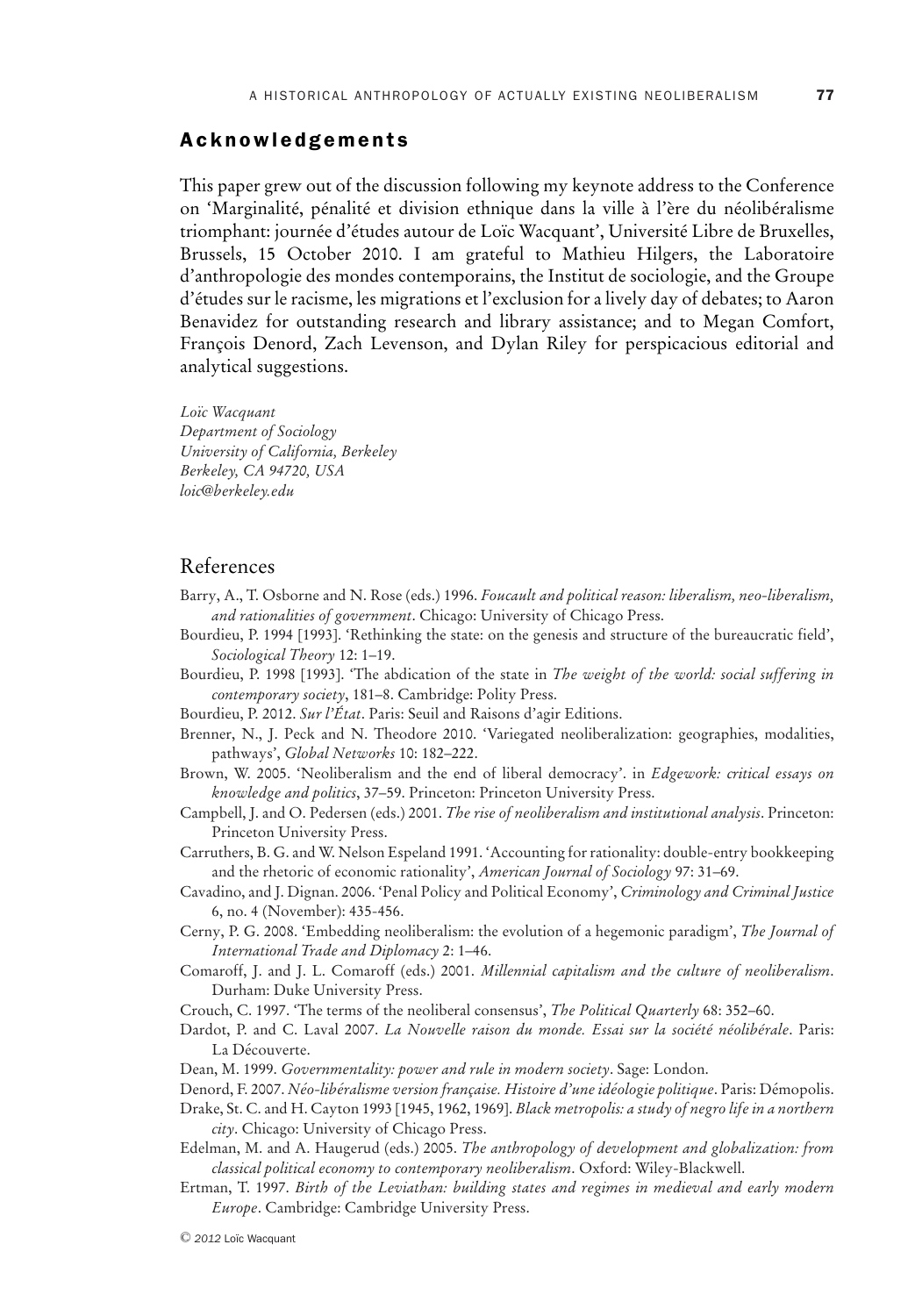- Ferguson, J. 2006. *Global shadows: Africa in the neoliberal world order*. Durham: Duke University Press.
- Fligstein, N. 1996. 'Markets as politics: a political-cultural approach to market institutions', *American Sociological Review* 61: 656–73.
- Foucault, M. 2004. *Naisssance de la biopolitique. Cours au College de France, 1978–1979 `* . Paris: Seuil/Gallimard.
- Garland, D. 2001. *The culture of control: crime and social order in contemporary society*. Chicago: University of Chicago Press.
- Greenhouse, C. J. (ed.) 2009. *Ethnographies of neoliberalism*. Philadelphia: University of Pennsylvania Press.
- Gamble, A. 2001. 'Neoliberalism', *Capital & Class* 25: 127–34.
- Harcourt, B. E. 2011. *The illusion of free markets: punishment and the myth of the natural order*. Cambridge MA: Harvard University Press.
- Harvey, D. 2005. *A brief history of neoliberalism*. New York: Oxford University Press.
- Hays, S. 2003. *Flat broke with children: women in the age of welfare reform*. New York: Oxford University Press.
- Hilgers, M. 2011. 'The three anthropological approaches to neoliberalism', *International Social Science Journal* 61: 351–64.
- Hoffman, L., M. DeHart and S. J. Collier 2006. 'Notes on the anthropology of neoliberalism', *Anthropology News* 47 (6): 9–10.
- Jessop, R. 2002. 'Liberalism, neoliberalism, and urban governance: a state-theoretical perspective,' Antipode 34, no. 3 (July): 452–472.
- Kipnis, A. B. 2008. 'Audit cultures: neoliberal governmentality, socialist legacy, or technologies of governing?', *American Ethnologist* 35: 275–89.
- Lacey, N. 2008. *The prisoners' dilemma: political economy and punishment in contemporary democracies*. Cambridge: Cambridge University Press.
- Lappi-Seppalä, T. 2011. 'Explaining imprisonment in Europe', *European Journal of Criminology* 8: 303–28.
- Larner, W. 2000. 'Neo-liberalism: policy, ideology, governmentality', *Studies in Political Economy* 63: 5–26.
- Levy, J. D. (ed.) 2006. *The state after statism: new state activities in the age of liberalization*. Cambridge, MA: Harvard University Press.
- McMillan, J. 2003. *Reinventing the bazaar: a natural history of markets*. New York: W.W. Norton.
- Meiksins Wood, E. 2005. *Empire of capital*. London: Verso.
- Mirowski, P. and D. Plehwe (eds.) 2009. *The road from Mont Pelerin: the making of the neoliberal thought collective*. Cambridge, MA: Harvard University Press
- Moreira, A. 2008. *The activation dilemma: reconciling the fairness and effectiveness of minimum income schemes in Europe*. London: The Policy Press.
- Mudge, S. L. 2008. 'State of the art: what is neo-liberalism?', *Socioeconomic Review* 6: 703–31.
- O'Malley, P., N. Rose, and M. Valverde 2006. 'Governmentality', *Annual Review of Law & Social Science* 2: 83–104.
- Ong, A. 2006. *Neoliberalism as exception: mutations in citizenship and sovereignty*. Durham: Duke University Press Books.
- Ong, A. 2007. 'Neoliberalism as a mobile technology', *Transactions of the Institute of British Geographers* 32: 3–8.
- Peck, J. 2008. 'Remaking Laissez-faire', *Progress in Human Geography* 32: 3–43.
- Peck, J. 2010. *Constructions of neoliberal reason*. New York: Oxford University Press.
- Polanyi, K. [1957] 1971. 'The economy as instituted process', in G. Dalton (ed.), *Primitive, Archaic and Modern Economies*, 139–174. Boston: Beacon Press.
- Pratt, J. 2007. *Penal populism*. London: Routledge.
- Richland, J. B. 2009. 'On neoliberalism and other social diseases: the 2008 sociocultural anthropology year in review', *American Anthropologist* 111: 170–6.
- Saad-Filho, A. and D. Johnston (eds.) 2005. *Neoliberalism: a critical reader*. London: Pluto.
- Simon, J. 2007. *Governing through crime: how the war on crime transformed American democracy and created a culture of fear*. New York: Oxford University Press.